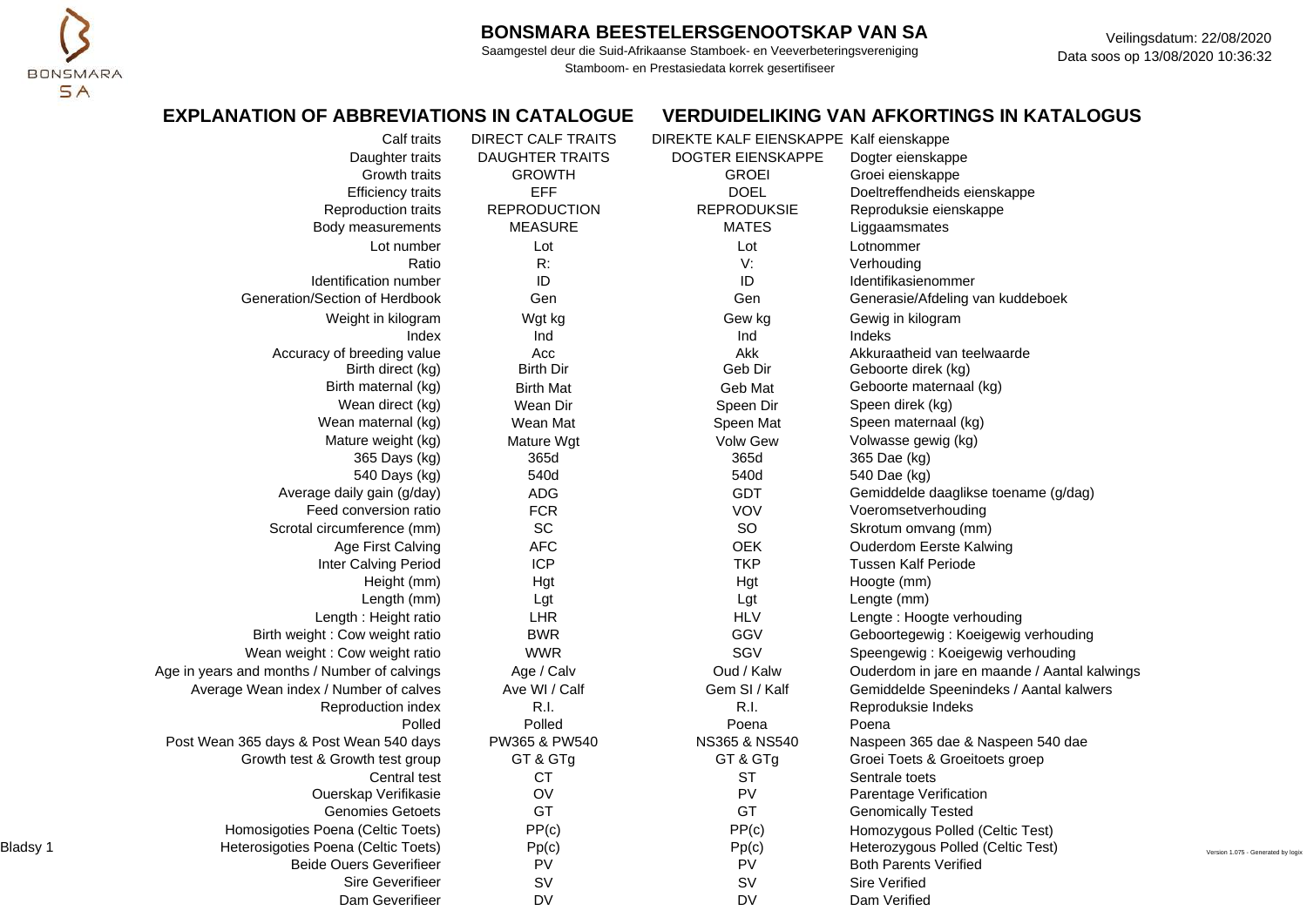

Compiled by the South African Stud Book and Livestock Improvement Association Pedigree- and Performance data certified correct

|     |        |        |                                       |                                  | <b>TRAITS</b>                                             | <b>DIRECT CALF</b> |                            | <b>DAUGHTER</b><br><b>TRAITS</b> |                    | <b>GROWTH</b>                 |               | EFF. REP       |         | <b>MEASURE-</b><br><b>MENTS</b> |      | R:                                                                                                                                         |                            |
|-----|--------|--------|---------------------------------------|----------------------------------|-----------------------------------------------------------|--------------------|----------------------------|----------------------------------|--------------------|-------------------------------|---------------|----------------|---------|---------------------------------|------|--------------------------------------------------------------------------------------------------------------------------------------------|----------------------------|
|     |        |        |                                       |                                  | Progeny Birth Progeny Wean Ease of Milk prod. M<br>Weight | Weight             | Calving                    |                                  | , Mature<br>Weight | Post Wean<br>Weight           | Daily<br>Gain | Feed<br>Conv   |         | Height & Length                 |      |                                                                                                                                            |                            |
|     |        |        | <b>PARENTS</b>                        | Test                             |                                                           |                    |                            |                                  |                    | <b>Breeding Value Indexes</b> |               |                |         |                                 |      |                                                                                                                                            |                            |
| ∟ot | Seller | ID     | <b>SIRE</b><br><b>GV</b><br><b>PV</b> | Genomic<br>Tested                | <b>Birth Dir</b>                                          | Wean Dir           | <b>Birth</b><br><b>Mat</b> | Wean<br>Mat                      | Mat<br>Wgt         | Post Wean                     | <b>ADG</b>    | <b>FCR ISC</b> |         | Hgt                             | Lgt  | <b>LHR</b><br>$\begin{bmatrix} \overline{BWR} & \overline{E} & \overline{Z} \\ \overline{BWR} & \overline{E} & \overline{C} \end{bmatrix}$ | <b>Breeder Own Remarks</b> |
|     |        | POLLED | DAM                                   | <b>DNA</b>                       | Acc                                                       | Acc                | Acc                        | Acc                              | Acc                | Acc                           | Acc           | Acc            | $1$ Acc | Acc                             | Acc  | $wwR$ <sup>00</sup>                                                                                                                        |                            |
|     |        | Gen    | GV                                    | $\sim$ p <sub>V</sub> Birth Date | Wgt kg                                                    | Wgt kg   Ind       | kg                         | kg                               | kg                 | 365d<br>540d<br>Ind           | Ind           | Ind            |         | $(mm)$ $(mm)$                   | (mm) |                                                                                                                                            |                            |

### **BULLS**

|                |                        | ZAM 170059 | DDJ 080281      | GT                                | 96                    | 100              | 86      | 89     | 94     | 107  | 115       | 103 129 |            | 116        | 119        | 1.2          |  |
|----------------|------------------------|------------|-----------------|-----------------------------------|-----------------------|------------------|---------|--------|--------|------|-----------|---------|------------|------------|------------|--------------|--|
| $\overline{1}$ | <b>ALEXSWILL FARMS</b> |            |                 |                                   | 1.49                  | 13.2             | 0.46    | 0.7    | 3.0    | 26.9 | 166       | $-53$   | 33.3       | 15         | 41         | 7.69         |  |
|                |                        | В          | ZAM 080583      | 25.07.17                          | 75<br>40              | 71<br>98<br>223  | 55      | 57     | 33     | 57   | 67<br>100 | 23      | 75<br>379  | 76<br>1184 | 73<br>1425 | 46.3         |  |
|                |                        |            |                 |                                   | 102                   | 93               | 95      | 76     | 92     | 90   | 83        | 84      | 88         | 78         | 92         | 1.19         |  |
|                |                        | ZAM 170075 | DDJ 080281<br>√ | GT                                |                       |                  |         |        |        |      |           |         |            |            |            |              |  |
| 2              | <b>ALEXSWILL FARMS</b> |            | ZAM 070313      | $\mathbf{G}_{\Gamma}$             | 0.76                  | 10.4             | 0.03    | $-2.9$ | 1.0    | 14.6 | 17        | $-13$   | 0.4        | $-16$      | 3          | 6.95         |  |
|                |                        | В          |                 | 06.08.17                          | 79<br>$\overline{36}$ | 75<br>222<br>99  | 65      | 67     | 55     | 68   | 72<br>89  | 51      | 78<br>322  | 79<br>1109 | 76<br>1322 | 49.2         |  |
|                |                        |            |                 |                                   |                       |                  |         |        |        |      |           |         |            |            |            |              |  |
|                |                        | ZAM 170115 | DDJ 070221      | GT                                | 104                   | 108              | 92      | 89     | 86     | 105  | 100       | 103     | 96         | 97         | 99         | 1.16         |  |
| 3              | <b>ALEXSWILL FARMS</b> |            |                 |                                   | 0.59                  | 17.0             | 0.19    | 0.7    | $-6.0$ | 25.2 | 97        | $-53$   | 6.3        | $-1$       | 13         | 9.33         |  |
|                |                        | <b>SP</b>  | ZAM 130104      | 23.09.17                          | 76<br>32              | 71<br>240 108    | 55      | 56     | 45     | 60   | 66        | 33      | 74         | 76         | 73         |              |  |
|                |                        |            |                 |                                   |                       |                  |         |        |        |      | 109       |         | 322        | 1137       | 1314       | 63.5         |  |
|                |                        |            |                 |                                   |                       |                  |         |        |        |      |           |         |            |            |            |              |  |
|                |                        |            | ZAM 140050      | GT                                | 86                    | 120              | 118     | 93     | 105    | 117  | 111       | 105     | 98         | 104        | 110        | 1.21         |  |
| 4              | <b>ALEXSWILL FARMS</b> | ZAM 170051 |                 |                                   | 2.47                  | 22.8             | $-1.03$ | 1.8    | 16.0   | 33.8 | 149       | $-56$   | 7.9        | 5          | 29         |              |  |
|                |                        |            | ZAM 140130      | $\mathbf{G}_{\Gamma}$             | 77                    | 73               | 56      | 57     | 52     | 64   | 69        | 43      | 76         | 77         | 75         | 9.09         |  |
|                |                        | <b>SP</b>  |                 | 19.07.17                          | $\overline{37}$       | $275$ 127        |         |        |        |      | 112       |         | 315        | 1161       | 1402       | 66.9         |  |
|                |                        |            | AG 080409       | GT                                | 95                    | 100              | 105     | 74     | 102    | 98   | 92        | 91      | <b>101</b> | 90         | 97         | 1.26         |  |
| 5              | <b>ALEXSWILL FARMS</b> | ZAM 170022 |                 |                                   | 1.50                  | 13.5             | $-0.41$ | $-3.5$ | 13.0   | 20.7 | 58        | $-26$   | 10.8       | $-7$       | 10         |              |  |
|                |                        |            | ZAM 130038      | $\mathbf{G}_{\Gamma}$             | 80                    | 77               | 69      | 69     | 64     | 72   | 74        | 56      | 79         | 80         | 78         | 8.48         |  |
|                |                        | <b>SP</b>  |                 | 16.06.17                          | 38                    | 104<br>233       |         |        |        |      | 117       |         | 345        | 1137       | 1434       | 51.1         |  |
|                |                        |            | AG 110341       | GT                                | 99                    | 101              | 115     | 77     | 99     | 98   | 95        | 94      | 96         | 76         | 96         | 1.24         |  |
| 6              | <b>ALEXSWILL FARMS</b> | ZAM 170071 |                 |                                   | 1.11                  | 13.9             | $-0.89$ | $-2.5$ | 9.0    | 20.8 | 73        | $-33$   | 6.6        | $-18$      | 9          |              |  |
|                |                        | <b>SP</b>  | ZAM 120194      | $\mathbf{G}_{\Gamma}$<br>04.08.17 | 80<br>33              | 77<br>100<br>220 | 66      | 67     | 62     | 70   | 74<br>88  | 57      | 79<br>336  | 80<br>1099 | 78<br>1360 | 6.73<br>46.9 |  |

Page 3 **Breed Average** 1.02 13.4 -0.19 3.9 10 21.8 97 -46 9.7 2 14 **07/2020: SA Stud Book**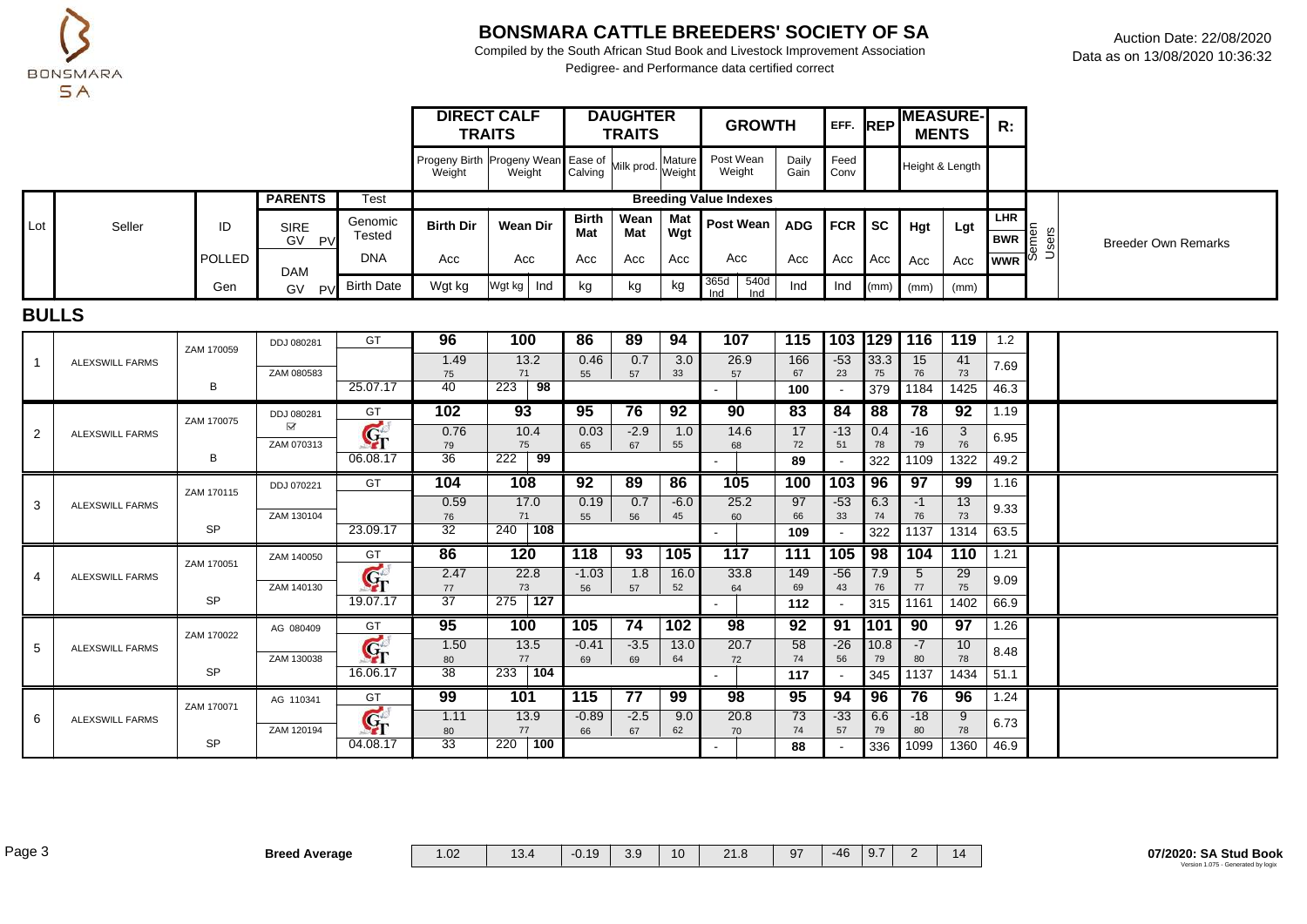Compiled by the South African Stud Book and Livestock Improvement Association

Auction Date: 22/08/2020 Data as on 13/08/2020 10:36:32

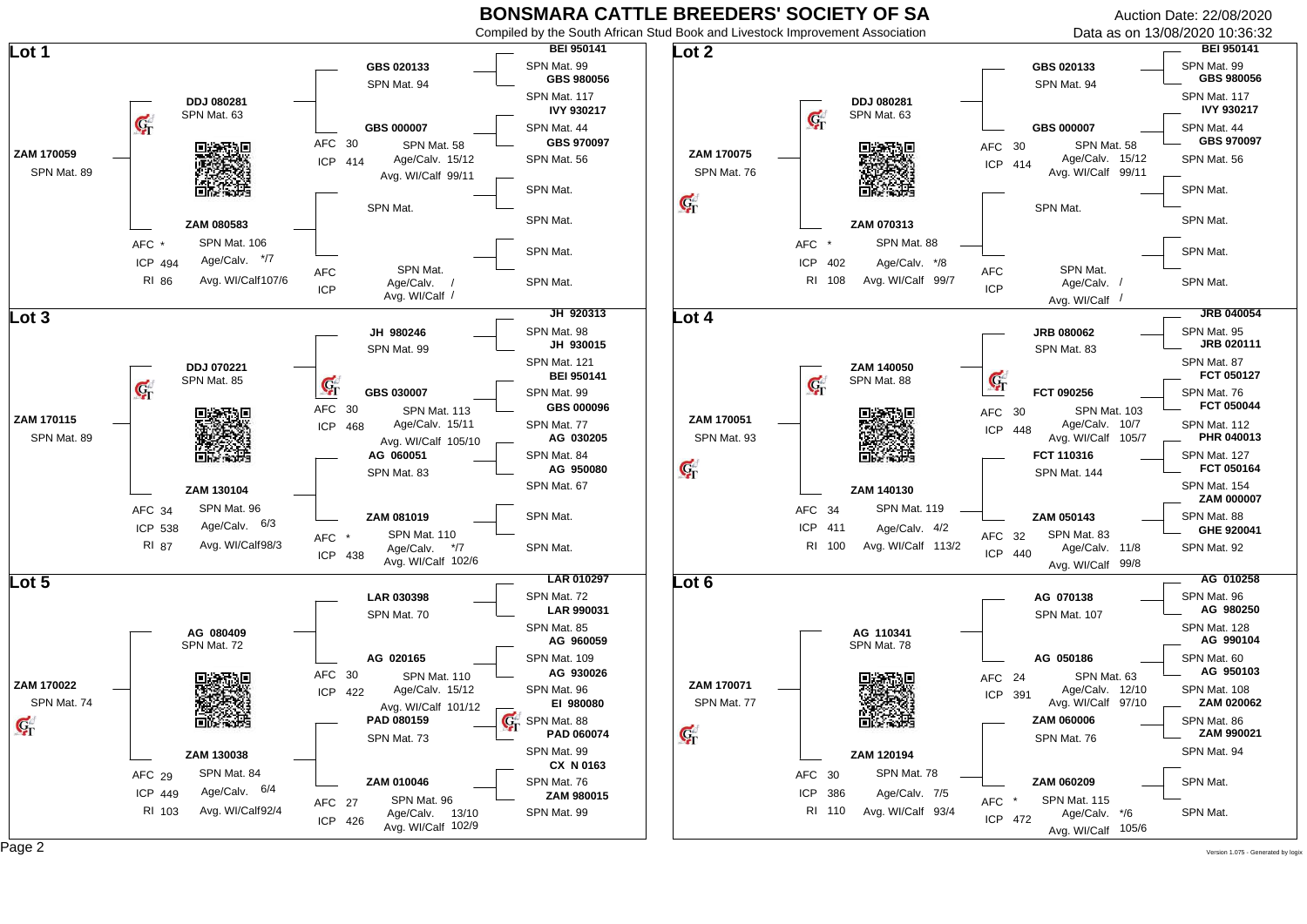

Saamgestel deur die Suid-Afrikaanse Stamboek- en Veeverbeteringsvereniging Stamboom- en Prestasiedata korrek gesertifiseer

|     |          |       |                         |                     |                                | <b>DIREKTE KALF</b><br><b>EIENSKAPPE</b> |              | <b>DOGTER</b><br><b>EIENSKAPPE</b> |                        | <b>GROEI</b>               |                                  | DOEL REP |             | <b>MATES</b>  |                 | V:                       |                      |                          |
|-----|----------|-------|-------------------------|---------------------|--------------------------------|------------------------------------------|--------------|------------------------------------|------------------------|----------------------------|----------------------------------|----------|-------------|---------------|-----------------|--------------------------|----------------------|--------------------------|
|     |          |       |                         |                     | Nageslag<br>Geboorte-<br>gewig | Nageslag<br>Speengewig Kalwing   M       | Gemak<br>van | Melk<br>prod.                      | Volwas-<br>se<br>Gewig | Naspeen-<br>gewig          | Daaglikse Voer-<br>Toename omset |          |             |               | Hoogte & Lengte |                          |                      |                          |
|     |          |       | <b>OUERS</b>            | Toets               |                                |                                          |              |                                    |                        | Teelwaarde indekse         |                                  |          |             |               |                 |                          |                      |                          |
| Lot | Verkoper | ID    | VADER<br>GV OV          | Genomies<br>Getoets | <b>Geb Dir</b>                 | Speen Dir                                | Geb<br>Mat   | Speen   Volw<br>Mat                | Gew                    | Naspeen                    | <b>GDT</b>                       | VOV I SO |             | Hgt           | Lgt             | <b>LHV</b><br><b>GGV</b> | lement<br>ament<br>È | Gebruiker Eie Opmerkings |
|     |          | POENA | <b>MOEDER</b>           | <b>DNS</b>          | Akk                            | Akk                                      | Akk          | Akk                                | Akk                    | <b>Akk</b>                 | Akk                              | Akk      | <b>LAKK</b> | Akk           | <b>Akk</b>      | I SGV                    | မြီး မျိ<br>O        |                          |
|     |          | Gen   | <b>GV</b><br><b>OVI</b> | Geb. dat.           | Gew kg                         | Gew kg   Ind                             | kg           | kg                                 | kg                     | 540d<br>365d<br>Ind<br>Ind | Ind                              | Ind      |             | $(mm)$ $(mm)$ | (mm)            |                          |                      |                          |

#### **BULLE**

|                |                        | ZAM 170008 | DDJ 080281 | <b>NS540</b> | 89              | 102                           | 95      | 74     | 92     | 101             | 89                   | 87    | 94        | 95         | 100          |              |  |
|----------------|------------------------|------------|------------|--------------|-----------------|-------------------------------|---------|--------|--------|-----------------|----------------------|-------|-----------|------------|--------------|--------------|--|
| $\overline{7}$ | <b>ALEXSWILL FARMS</b> |            |            |              | 2.22            | 14.4                          | 0.06    | $-3.4$ | 1.0    | 22.6            | 45                   | $-19$ | 4.5       | $-3$       | 15           | 8            |  |
|                |                        | <b>SP</b>  | ZAM 050143 | 28.01.17     | 78<br>40        | 73<br>$\overline{97}$<br>182  | 58      | 60     | 42     | 68<br>97<br>100 | 55<br>$\blacksquare$ | 25    | 59        | 59         | 58<br>$\sim$ | 40.3         |  |
|                |                        |            |            |              |                 |                               |         |        |        |                 |                      |       |           |            |              |              |  |
|                |                        | ZAM 170054 | ZAM 130013 | GT           | 87              | 106                           | 133     | 94     | 91     | 103             | 101                  | 99    | 107       | 103        | 106          | 1.18         |  |
| 8              | <b>ALEXSWILL FARMS</b> |            |            |              | 2.40            | 16.2                          | $-1.69$ | 2.1    | 0.0    | 23.6            | 103                  | $-45$ | 15.2      | 4          | 23           | 8.57         |  |
|                |                        | <b>SP</b>  | FCT 120016 | 24.07.17     | 77<br>39        | 74<br>$\overline{113}$<br>251 | 52      | 54     | 41     | 60              | 67<br>108            | 27    | 74<br>344 | 76<br>1174 | 73<br>1384   | 56.4         |  |
|                |                        |            |            |              |                 |                               |         |        |        |                 |                      |       |           |            |              |              |  |
|                |                        | ZAM 170040 | DDJ 070221 | GT           | 94              | 114                           | 83      | 91     | 93     | 108             | 97                   | 103   | 100       | 90         | 99           | 1.2          |  |
| 9              | <b>ALEXSWILL FARMS</b> |            |            |              | 1.64            | 19.9                          | 0.57    | 1.3    | 2.0    | 27.4            | 83                   | $-53$ | 10.0      | $-7$       | 13           | 8.45         |  |
|                |                        | <b>SP</b>  | ZAM 110094 | 12.07.17     | 77<br>41        | 73<br>253 113                 | 58      | 59     | 46     | 64              | 68                   | 35    | 75        | 77         | 74           |              |  |
|                |                        |            |            |              |                 |                               |         |        |        |                 | 99                   |       | 323       | 1128       | 1358         | 54.1         |  |
|                |                        | ZAM 170190 | ZAM 130013 | GT           | 93              | 101                           | 118     | 89     | 92     | 98              | 97                   | 96    | 103       | 92         | 100          | 1.18         |  |
|                |                        |            |            |              |                 |                               |         |        |        |                 |                      |       |           |            |              |              |  |
| 10             | ALEXSWILL FARMS        |            |            |              | 1.73            | 13.9                          | $-1.02$ | 0.7    | 1.0    | 20.6            | 83                   | $-37$ | 12.2      | $-5$       | 15           |              |  |
|                |                        |            | ZAM 090058 |              | 77              | 73                            | 53      | 55     | 39     | 64              | 69                   | 22    | 76        | 77         | 74           | 9.57         |  |
|                |                        | <b>SP</b>  |            | 09.11.17     | 40              | $216$ 108                     |         |        |        |                 | 111                  |       | 356       | 1148       | 1350         | 42           |  |
|                |                        |            | AG 110493  | GT           | 83              | 115                           | 101     | 88     | 107    | 117             | 113                  | 111   | 1102      | 92         | 101          | 1.19         |  |
| 11             | <b>ALEXSWILL FARMS</b> | ZAM 170106 |            |              | 2.79            | 20.2                          | $-0.23$ | 0.5    | 17.0   | 33.6            | 158                  | $-70$ | 10.9      | $-5$       | 15           |              |  |
|                |                        |            | ZAM 130062 |              | 76              | 72                            | 49      | 53     | 40     | 61              | 67                   | 19    | 75        | 76         | 74           | 8.68         |  |
|                |                        | <b>SP</b>  |            | 17.09.17     | $\overline{38}$ | 102<br>234                    |         |        |        |                 | 97                   |       | 322       | 1114       | 1321         | 46.9         |  |
|                |                        |            | ZAM 150149 | <b>GT</b>    | 105             | 85                            | 104     | 101    | 85     | 85              | 91                   | 88    | 95        | 87         | 95           | 1.2          |  |
| 12             | ALEXSWILL FARMS        | ZAM 170111 |            |              | 0.44            | 6.7                           | $-0.35$ | 4.1    | $-7.0$ | 11.1            | 54                   | $-22$ | 5.5       | $-9$       |              |              |  |
|                |                        | <b>SP</b>  | ZAM 150033 | 20.09.17     | 75<br>29        | 67<br>94<br>211               | 43      | 44     | 34     | 56              | 64<br>105            | 11    | 73<br>326 | 75<br>1096 | 71<br>1312   | 8.53<br>56.7 |  |

Bladsy 5 **Rasgemiddeld** 1.02 13.4 -0.19 3.9 10 21.8 97 -46 9.7 2 14 **07/2020: SA Stamboek**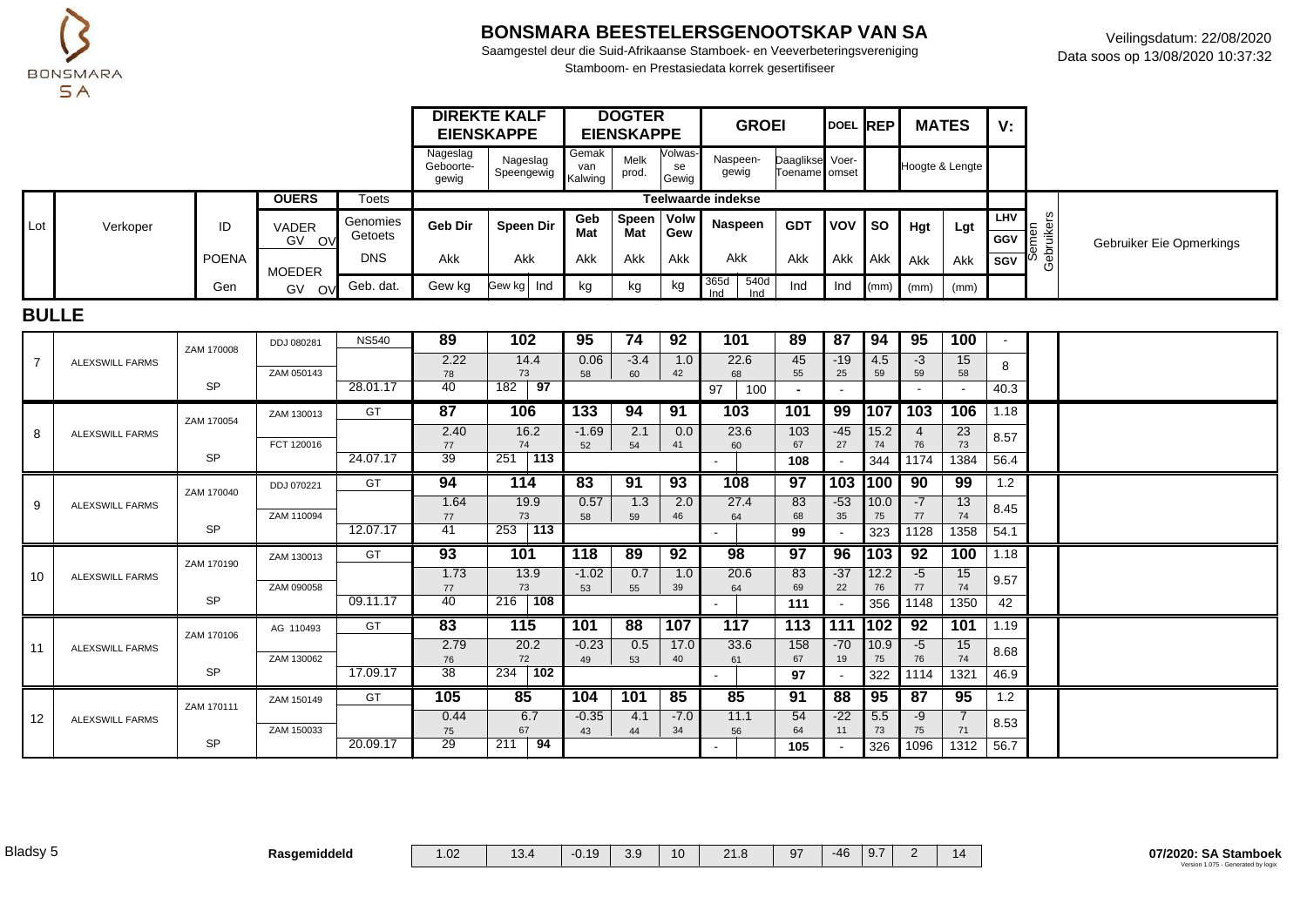Veilingsdatum: 22/08/2020



 $\mathsf{Bladsy}\ 4$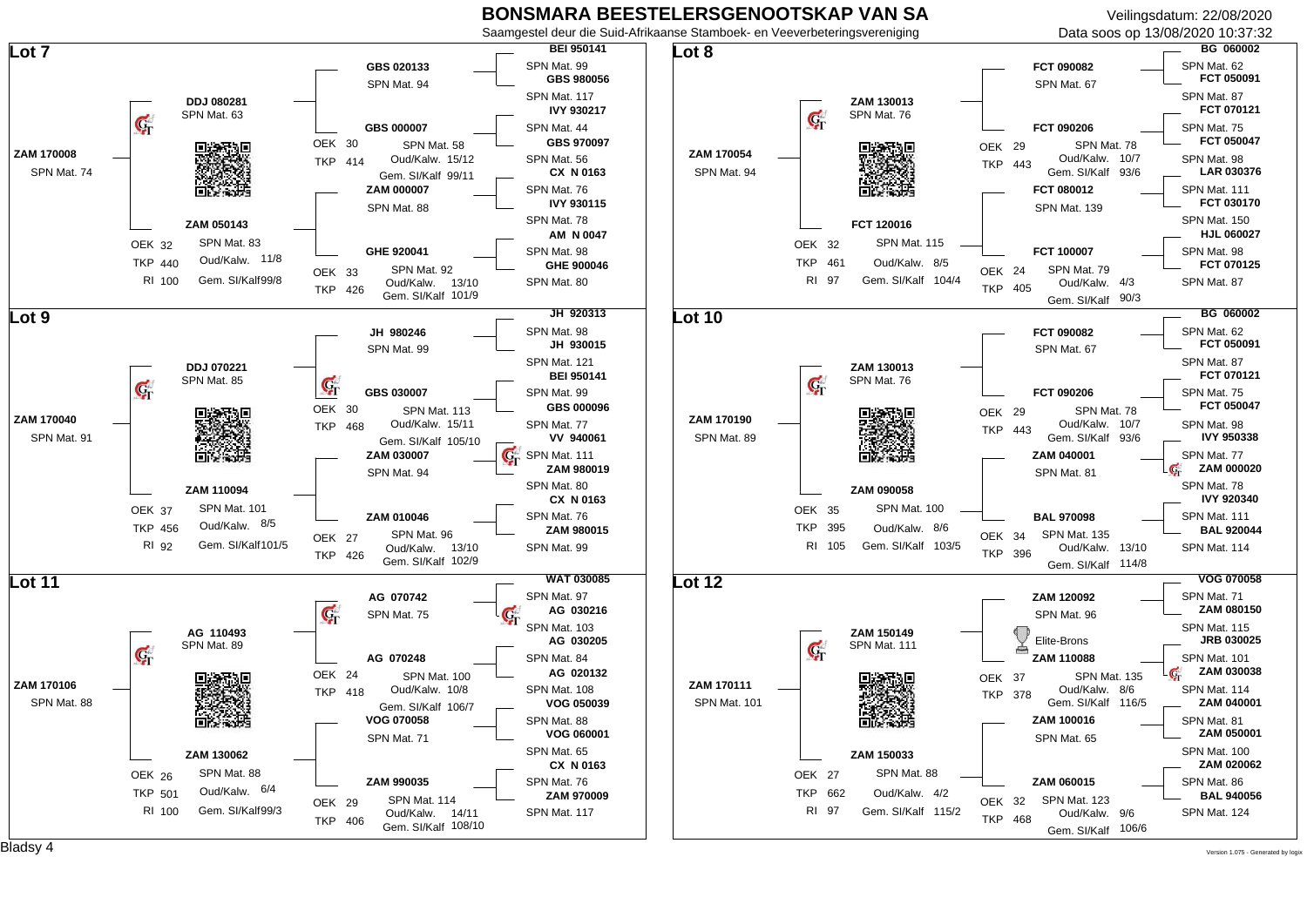

Compiled by the South African Stud Book and Livestock Improvement Association Pedigree- and Performance data certified correct

|     |        |        |                      |                                   |                                                                | <b>DIRECT CALF</b><br><b>TRAITS</b> |              | <b>DAUGHTER</b><br><b>TRAITS</b> |            | <b>GROWTH</b>                 |               | EFF. REP     |             | <b>MENTS</b>  | <b>MEASURE-</b> | R:                                       |                            |
|-----|--------|--------|----------------------|-----------------------------------|----------------------------------------------------------------|-------------------------------------|--------------|----------------------------------|------------|-------------------------------|---------------|--------------|-------------|---------------|-----------------|------------------------------------------|----------------------------|
|     |        |        |                      |                                   | Progeny Birth Progeny Wean Ease of Milk prod. Mature<br>Weight | Weight                              | Calving      |                                  | Weight     | Post Wean<br>Weight           | Daily<br>Gain | Feed<br>Conv |             |               | Height & Length |                                          |                            |
|     |        |        | <b>PARENTS</b>       | <b>Test</b>                       |                                                                |                                     |              |                                  |            | <b>Breeding Value Indexes</b> |               |              |             |               |                 |                                          |                            |
| ∟ot | Seller | ID     | <b>SIRE</b><br>GV PV | Genomic<br>Tested                 | <b>Birth Dir</b>                                               | Wean Dir                            | Birth<br>Mat | Wean  <br>Mat                    | Mat<br>Wgt | Post Wean                     | <b>ADG</b>    | $FCR$ SC     |             | Hgt           | Lgt             | <b>LHR</b><br>BWR<br>BWR<br>WWR<br>O D S | <b>Breeder Own Remarks</b> |
|     |        | POLLED | <b>DAM</b>           | <b>DNA</b>                        | Acc                                                            | Acc                                 | Acc          | Acc                              | Acc        | Acc                           | Acc           | Acc          | $1$ Acc $1$ | Acc           | Acc             |                                          |                            |
|     |        | Gen    | GV                   | $\cdot$ p <sub>V</sub> Birth Date | Wgt kg                                                         | Wgt kg   Ind                        | kg           | kg                               | kg         | 365d<br>540d<br>Ind           | Ind           | Ind          |             | $(mm)$ $(mm)$ | (mm)            |                                          |                            |

#### **BULLS**

|    |                        | ZAM 170120 | ZAM 150149 | GT           | 81         | 112              | 87         | 96        | 101             | 110        | 113            | 106 1115                 |               | 111          | 115                      | 1.2         |  |
|----|------------------------|------------|------------|--------------|------------|------------------|------------|-----------|-----------------|------------|----------------|--------------------------|---------------|--------------|--------------------------|-------------|--|
| 13 | <b>ALEXSWILL FARMS</b> |            |            |              | 3.03       | 19.1             | 0.38       | 2.9       | 10.0            | 28.6       | 157            | $-59$                    | 21.8          | 11           | 35                       | 10.99       |  |
|    |                        | <b>SP</b>  | ZAM 150035 | 01.10.17     | 75<br>39   | 67<br>108<br>247 | 41         | 42        | 31              | 52         | 63<br>88       |                          | 72<br>347     | 74<br>1141   | 71<br>1368               | 63.7        |  |
|    |                        |            |            | GT           | 90         | 100              | 92         | 92        | 88              | 102        | 102            | 101                      | <b>1111</b>   | 99           | 91                       | 1.15        |  |
|    |                        | ZAM 170126 | ZAM 130166 |              |            |                  |            |           |                 |            |                |                          |               |              |                          |             |  |
| 14 | <b>ALEXSWILL FARMS</b> |            | ZAM 110019 |              | 2.07<br>76 | 13.4<br>71       | 0.18<br>48 | 1.5<br>50 | $-4.0$<br>35    | 23.0<br>58 | 109<br>66      | $-48$<br>14              | 18.9<br>74    | 76           | $\overline{2}$<br>73     | 8.64        |  |
|    |                        | <b>SP</b>  |            | 03.10.17     | 38         | 92<br>216        |            |           |                 |            | 117            |                          | 357           | 1131         | 1300                     | 49.9        |  |
|    |                        |            |            |              | 103        | 98               | 96         | 95        | 96              | 98         | 97             | 91                       | $ 113\rangle$ | 98           | 97                       | 1.14        |  |
|    |                        | ZAM 170130 | ZAM 150149 | GT           |            |                  |            |           |                 |            |                |                          |               |              |                          |             |  |
| 15 | <b>ALEXSWILL FARMS</b> |            |            |              | 0.66       | 12.3             | $-0.01$    | 2.4       | 5.0             | 20.3       | 82             | $-27$                    | 20.0          | $\mathbf{0}$ | 10                       | 9.8         |  |
|    |                        | <b>SP</b>  | ZAM 150028 | 04.10.17     | 75<br>30   | 53<br>100<br>208 | 40         | 40        | 30              | 56         | 64             | 11                       | 73<br>363     | 74<br>1066   | 71<br>1220               |             |  |
|    |                        |            |            |              |            |                  |            |           |                 | $\sim$     | 122            |                          |               |              |                          |             |  |
|    |                        |            | ZAM 130013 | GT           | 109        | 83               | 120        | 90        | 84              | 83         | 83             | 81                       | 97            | 78           | 95                       | 1.22        |  |
|    |                        |            |            |              |            |                  |            |           |                 |            |                |                          |               |              |                          |             |  |
| 16 | <b>ALEXSWILL FARMS</b> | ZAM 170169 |            |              | 0.08       | 5.7              | $-1.10$    | 1.0       | $-9.0$          | 9.5        | 18             | $-5$                     | 7.0           | $-16$        | 8                        |             |  |
|    |                        |            | ZAM 080281 |              | 74         | 70               | 47         | 53        | 27              | 56         | 66             | 20                       | 74            | 76           | 72                       | 7.43        |  |
|    |                        | В          |            | 27.10.17     | 33         | 90<br>181        |            |           |                 | $\sim$     | 91             |                          | 344           | 1102         | 1343                     | 42          |  |
|    |                        |            | ZAM 110061 | <b>PW540</b> | 90         | 99               | 105        | 97        | 87              | 101        | 90             | 93                       | 106           | 85           | 92                       |             |  |
| 17 | <b>ALEXSWILL FARMS</b> | ZAM 170004 |            |              | 2.13       | 12.9             | $-0.41$    | 3.0       | $-5.0$          | 22.3       | 50             | $-31$                    | 14.5          | $-11$        | 3                        |             |  |
|    |                        |            | ZAM 120199 |              | 77         | 72               | 51         | 53        | 40              | 62         | 53             | 13                       | 55            | 55           | 55                       | 9.88        |  |
|    |                        | <b>SP</b>  |            | 25.01.17     | 40         | 95<br>179        |            |           |                 | 92<br>92   | $\blacksquare$ | $\overline{\phantom{a}}$ |               |              | $\overline{\phantom{a}}$ | 47.2        |  |
|    |                        |            | ZAM 130013 | GT           | 103        | 98               | 130        | 92        | $\overline{97}$ | 94         | 89             | 86                       | <b>106</b>    | 89           | 101                      | 1.18        |  |
| 18 | <b>ALEXSWILL FARMS</b> | ZAM 170181 |            |              | 0.67       | 12.5             | $-1.54$    | 1.7       | 7.0             | 17.3       | 45             | $-17$                    | 14.7          | -8           | 15                       |             |  |
|    |                        | <b>SP</b>  | ZAM 080118 | 04.11.17     | 77<br>33   | 73<br>114<br>220 | 53         | 56        | 34              | 63         | 68<br>98       | 22                       | 76<br>353     | 77<br>1146   | 74<br>1357               | 6.3<br>41.2 |  |

Page 7 **Breed Average** 1.02 13.4 -0.19 3.9 10 21.8 97 -46 9.7 2 14 **07/2020: SA Stud Book**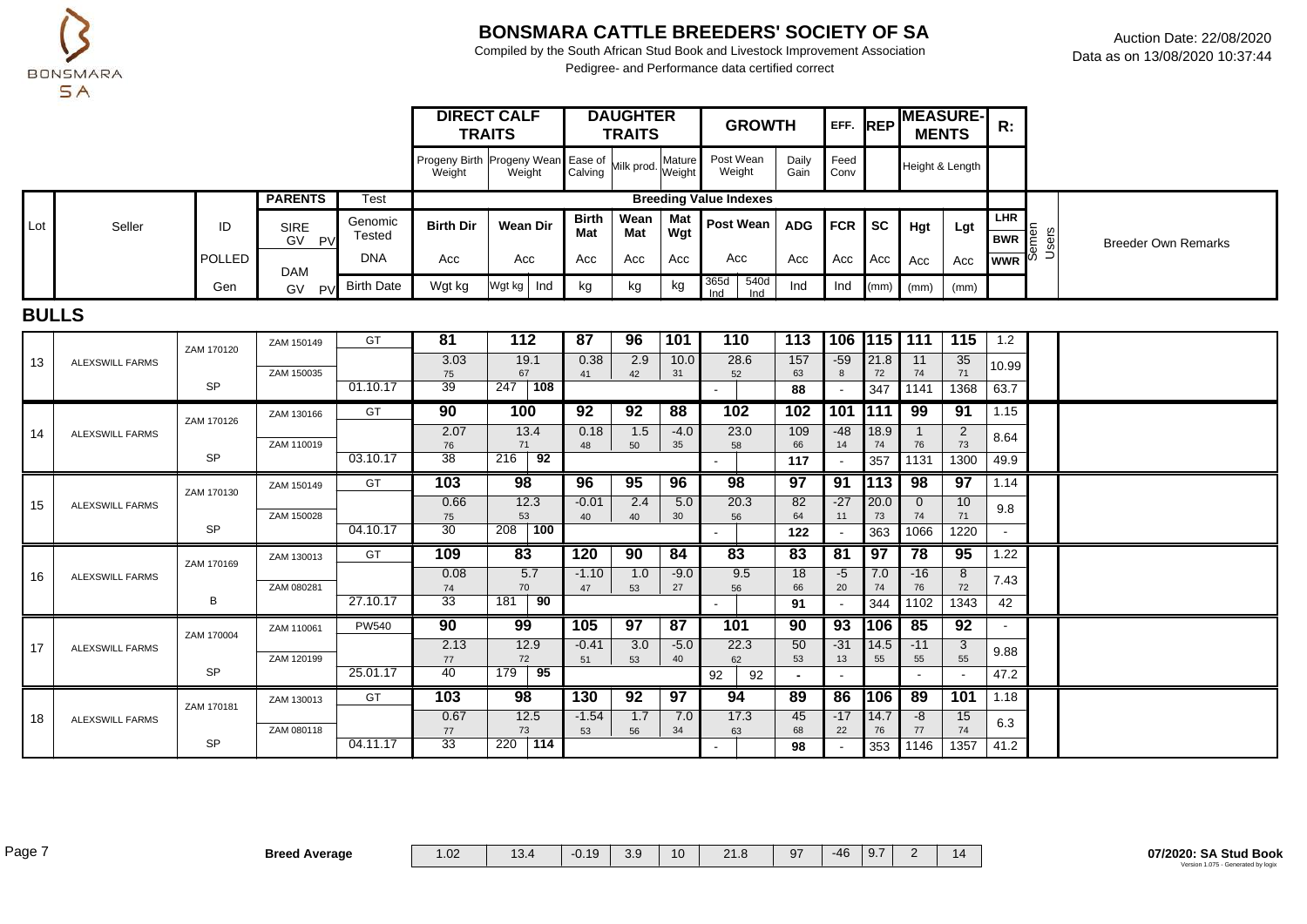Compiled by the South African Stud Book and Livestock Improvement Association

Auction Date: 22/08/2020

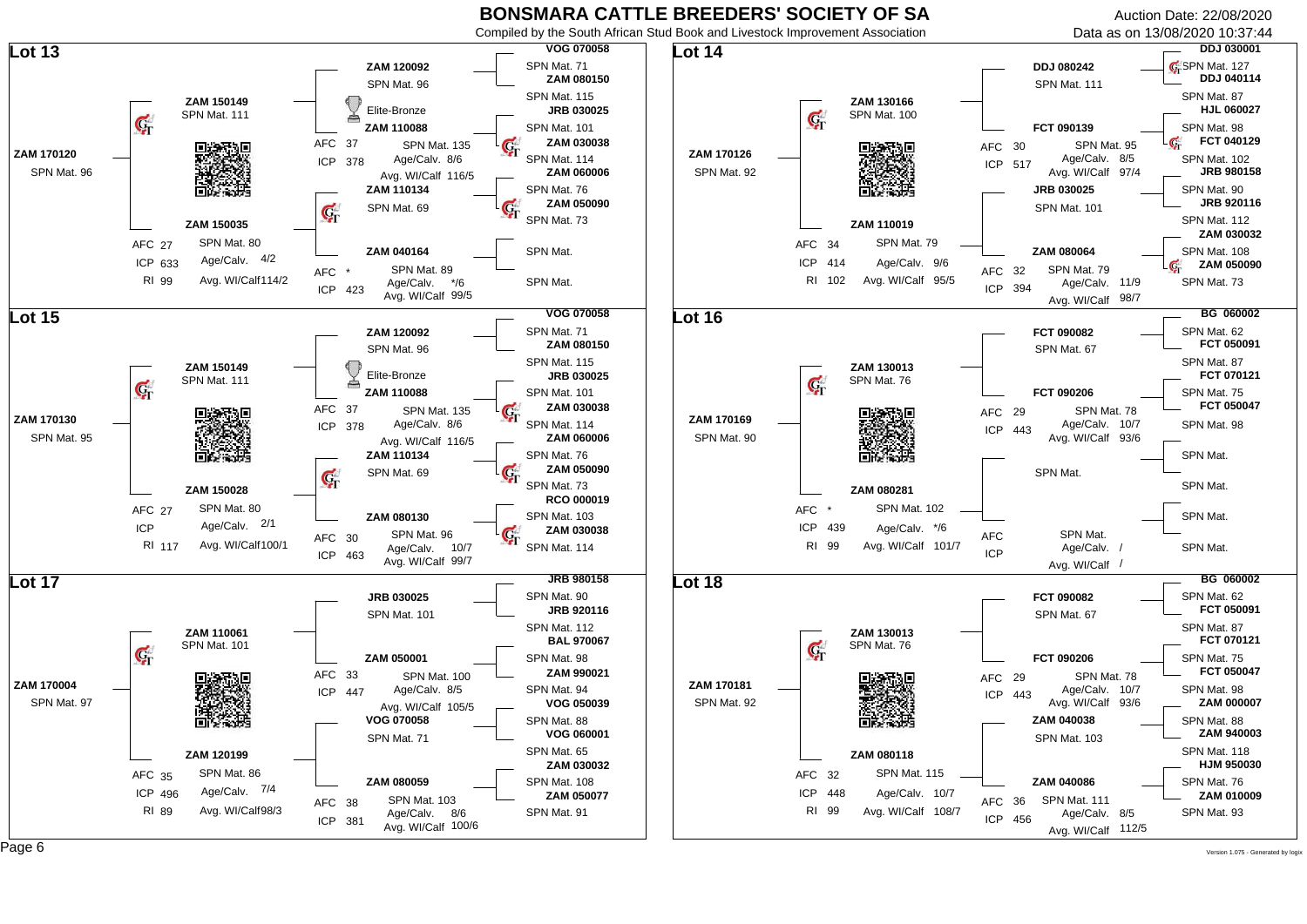

Saamgestel deur die Suid-Afrikaanse Stamboek- en Veeverbeteringsvereniging Stamboom- en Prestasiedata korrek gesertifiseer

|     |          |       |                                  |                     |                                | <b>DIREKTE KALF</b><br><b>EIENSKAPPE</b> |              | <b>DOGTER</b><br><b>EIENSKAPPE</b> |                        | <b>GROEI</b>       |                                  | DOEL REP  |             | <b>MATES</b>  |                 | ۷.                |                    |                          |
|-----|----------|-------|----------------------------------|---------------------|--------------------------------|------------------------------------------|--------------|------------------------------------|------------------------|--------------------|----------------------------------|-----------|-------------|---------------|-----------------|-------------------|--------------------|--------------------------|
|     |          |       |                                  |                     | Nageslag<br>Geboorte-<br>gewig | Nageslag<br>Speengewig Kalwing   M       | Gemak<br>van | Melk<br>prod.                      | Volwas-<br>se<br>Gewig | Naspeen-<br>gewig  | Daaglikse Voer-<br>Toename omset |           |             |               | Hoogte & Lengte |                   |                    |                          |
|     |          |       | <b>OUERS</b>                     | Toets               |                                |                                          |              |                                    |                        | Teelwaarde indekse |                                  |           |             |               |                 |                   |                    |                          |
| ∟ot | Verkoper | ID    | <b>VADER</b><br>G٧<br><b>OVI</b> | Genomies<br>Getoets | <b>Geb Dir</b>                 | Speen Dir                                | Geb<br>Mat   | Speen   Volw<br>Mat                | Gew                    | Naspeen            | <b>GDT</b>                       | Ivov I so |             | Hgt           | Lgt             | <b>LHV</b><br>GGV | $\frac{1}{2}$<br>当 | Gebruiker Eie Opmerkings |
|     |          | POENA | <b>MOEDER</b>                    | <b>DNS</b>          | Akk                            | Akk                                      | Akk          | Akk                                | Akk                    | Akk                | Akk                              | Akk       | <b>LAkk</b> | Akk           | <b>Akk</b>      | I SGV             | မ္က မူ<br>O        |                          |
|     |          | Gen   | GV<br><b>OVI</b>                 | Geb. dat.           | Gew kg                         | Gew kg   Ind                             | kg           | kg                                 | kg                     | 540d<br>365d       | Ind                              | Ind       |             | $(mm)$ $(mm)$ | (mm)            |                   |                    |                          |

#### **BULLE**

|    |                 | ZAM 170116 | ZAM 140050 | GT                    | 110     | 92         | 114     | 89  | 90              | 86   | 82  | 86    | 108           | 84    | 92   | 1.18  |  |
|----|-----------------|------------|------------|-----------------------|---------|------------|---------|-----|-----------------|------|-----|-------|---------------|-------|------|-------|--|
| 19 | ALEXSWILL FARMS |            |            |                       | $-0.07$ | 9.5        | $-0.83$ | 0.7 | $-2.0$          | 11.8 | 13  | $-17$ | 116.0         | $-12$ | 3    | 11    |  |
|    |                 |            | ZAM 140228 |                       | 74      | 69         | 41      | 44  | 35              | 57   | 64  |       | 73            | 74    | 71   |       |  |
|    |                 | <b>SP</b>  |            | 25.09.17              | 32      | 103<br>230 |         |     |                 |      | 91  |       | 364           | 1088  | 1285 | 65    |  |
|    |                 | ZAM 170121 | ZAM 140074 | GT                    | 85      | 102        | 98      | 107 | 91              | 97   | 91  | 87    | 1112          | 76    | 93   | 1.23  |  |
| 20 | ALEXSWILL FARMS |            |            |                       | 2.65    | 14.2       | $-0.12$ | 5.7 | $-1.0$          | 19.8 | 53  | $-18$ | 19.1          | $-19$ | 5    |       |  |
|    |                 |            | ZAM 140182 |                       | 75      | 70         | 45      | 47  | 37              | 57   | 65  | 15    | 74            | 75    | 72   | 10.67 |  |
|    |                 | <b>SP</b>  |            | 01.10.17              | 38      | 226<br>97  |         |     |                 |      | 95  |       | 354           | 1081  | 1328 | 59.5  |  |
|    |                 |            |            |                       |         |            |         |     |                 |      |     |       |               |       |      |       |  |
|    |                 |            | ZAM 130166 | GT                    | 108     | 97         | 104     | 96  | 108             | 97   | 101 | 96    | $ 109\rangle$ | 90    | 103  | 1.23  |  |
|    |                 | ZAM 170055 |            |                       | 0.12    | 11.9       | $-0.38$ | 2.9 | 18.0            | 19.7 | 103 | $-38$ | 17.3          | $-6$  | 18   |       |  |
| 21 | ALEXSWILL FARMS |            | ZAM 120084 | $\mathbf{G}_{\Gamma}$ | 87      | 73         | 55      | 56  | 49              | 64   | 68  | 39    | 76            | 77    | 74   | 8.47  |  |
|    |                 | <b>SP</b>  |            | 24.07.17              | 40      | 108<br>242 |         |     |                 |      | 105 |       | 335           | 1144  | 1404 | 51.5  |  |
|    |                 |            | ZAM 130013 | GT                    | 96      | 98         | 124     | 94  | $\overline{87}$ | 98   | 99  | 90    | 92            | 92    | 105  | 1.19  |  |
|    |                 | ZAM 170264 |            |                       | 1.49    | 12.3       | $-1.28$ | 2.3 | $-4.0$          | 20.3 | 91  | $-25$ | 3.1           | $-5$  | 21   |       |  |
| 22 | ALEXSWILL FARMS |            | ZAM 080483 |                       | 75      | 70         | 50      | 54  | 27              | 58   | 66  | 20    | 75            | 76    | 73   | 7.6   |  |